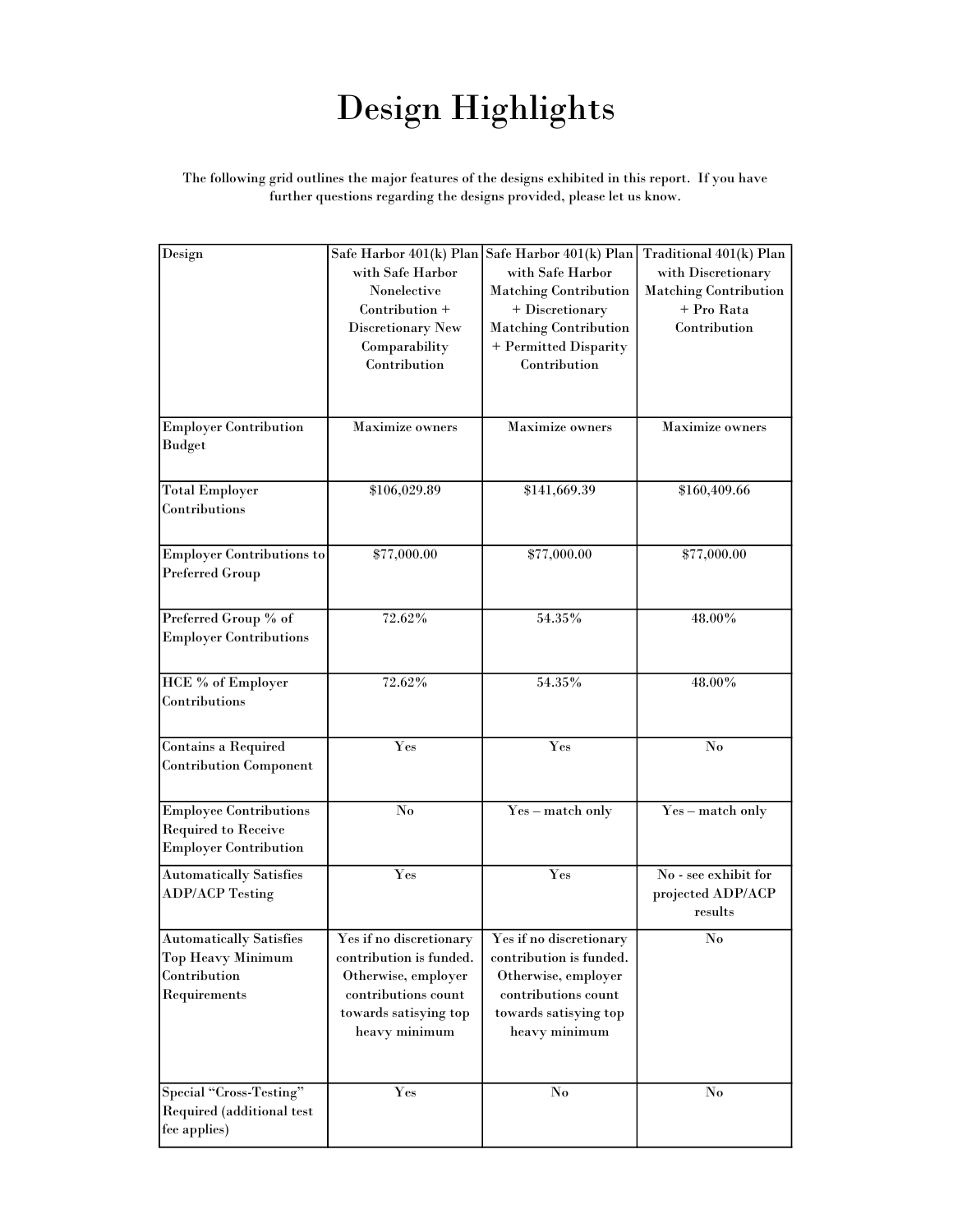## Exhibit #1 - Safe Harbor 401(k) Plan with New Comparability Contribution

For plan year ending December 31, 2021

|                         |            |           |                    |                  |                        |                |     |              |          | <b>New</b>    |          | Total                |
|-------------------------|------------|-----------|--------------------|------------------|------------------------|----------------|-----|--------------|----------|---------------|----------|----------------------|
| Name                    | Birth      | Hire      | <b>Termination</b> | Compensation     | 401(k)                 | <b>Catchup</b> | Age | <b>SH 3%</b> | $\%$     | Comparability | $\%$     | <b>Contributions</b> |
| Tom Owner               | 10/29/1975 | 2/5/2001  |                    | 290,000.00       | 19,500.00              | 0.00           | 46  | 8,700.00     | $3.00\%$ | 29,800.00     | 10.28%   | 58,000.00            |
| <b>Bill Owner</b>       | 6/16/1965  | 2/5/2001  |                    | 290,000.00       | 19,500.00              | 6,500.00       | 56  | 8,700.00     | 3.00%    | 29,800.00     | 10.28%   | 64,500.00            |
| <b>Robert Employee</b>  | 9/3/1968   | 7/8/2002  |                    | 147,000.00       | 14,700.00              | 0.00           | 53  | 4,410.00     | 3.00%    | 2,095.17      | 1.43%    | 21,205.17            |
| Eric Employee           | 9/22/1984  | 7/21/2003 |                    | $130{,}000{,}00$ | 13,000.00              | 0.00           | 37  | 3,900.00     | 3.00%    | 1,852.87      | 1.43%    | 18,752.87            |
| Carrie Employee         | 6/30/1980  | 7/12/2004 |                    | 60,000.00        | 6,000.00               | 0.00           | 41  | 1,800.00     | 3.00%    | 855.17        | 1.43%    | 8,655.17             |
| Diana Employee          | 11/5/1986  | 8/24/2007 |                    | 45,000.00        | 4,500.00               | 0.00           | 35  | 1,350.00     | 3.00%    | 641.38        | 1.43%    | 6,491.38             |
| Dan Employee            | 3/8/1982   | 10/5/2009 |                    | 55,000.00        | 5,500.00               | 0.00           | 39  | 1,650.00     | 3.00%    | 783.91        | $1.43\%$ | 7.933.91             |
| Michael Employee        | 5/31/1980  | 4/3/2011  |                    | 35,000.00        | 3,500.00               | 0.00           | 41  | 1,050.00     | $3.00\%$ | 498.85        | 1.43%    | 5,048.85             |
| <b>Tim Employee</b>     | 11/30/1979 | 6/16/2011 |                    | 40,000.00        | 4,000.00               | 0.00           | 42  | 1,200.00     | $3.00\%$ | 570.11        | 1.43%    | 5,770.11             |
| <b>Russell Employee</b> | 11/28/1977 | 9/5/2011  |                    | 52,000.00        | 5,200.00               | 0.00           | 44  | 1,560.00     | 3.00%    | 741.15        | 1.43%    | 7,501.15             |
| Angela Employee         | 4/15/1992  | 3/12/2012 |                    | 26,000.00        | 0.00                   | 0.00           | 29  | 780.00       | $3.00\%$ | 370.57        | 1.43%    | 1,150.57             |
| Don Employee            | 9/30/1968  | 3/12/2012 |                    | 15,000.00        | 0.00                   | 0.00           | 53  | 450.00       | $3.00\%$ | 213.79        | 1.43%    | 663.79               |
| Tina Employee           | 1/2/1990   | 3/19/2014 |                    | 26,000.00        | 0.00                   | 0.00           | 32  | 780.00       | $3.00\%$ | 370.57        | 1.43%    | 1,150.57             |
| Jennifer Employee       | 2/6/1991   | 4/9/2015  |                    | 25,000.00        | 0.00                   | 0.00           | 30  | 750.00       | $3.00\%$ | 356.32        | 1.43%    | 1,106.32             |
|                         |            |           |                    | \$1,236,000.00   | \$95,400.00 \$6,500.00 |                |     | \$37,080.00  |          | \$68,949.89   |          | \$207,929.89         |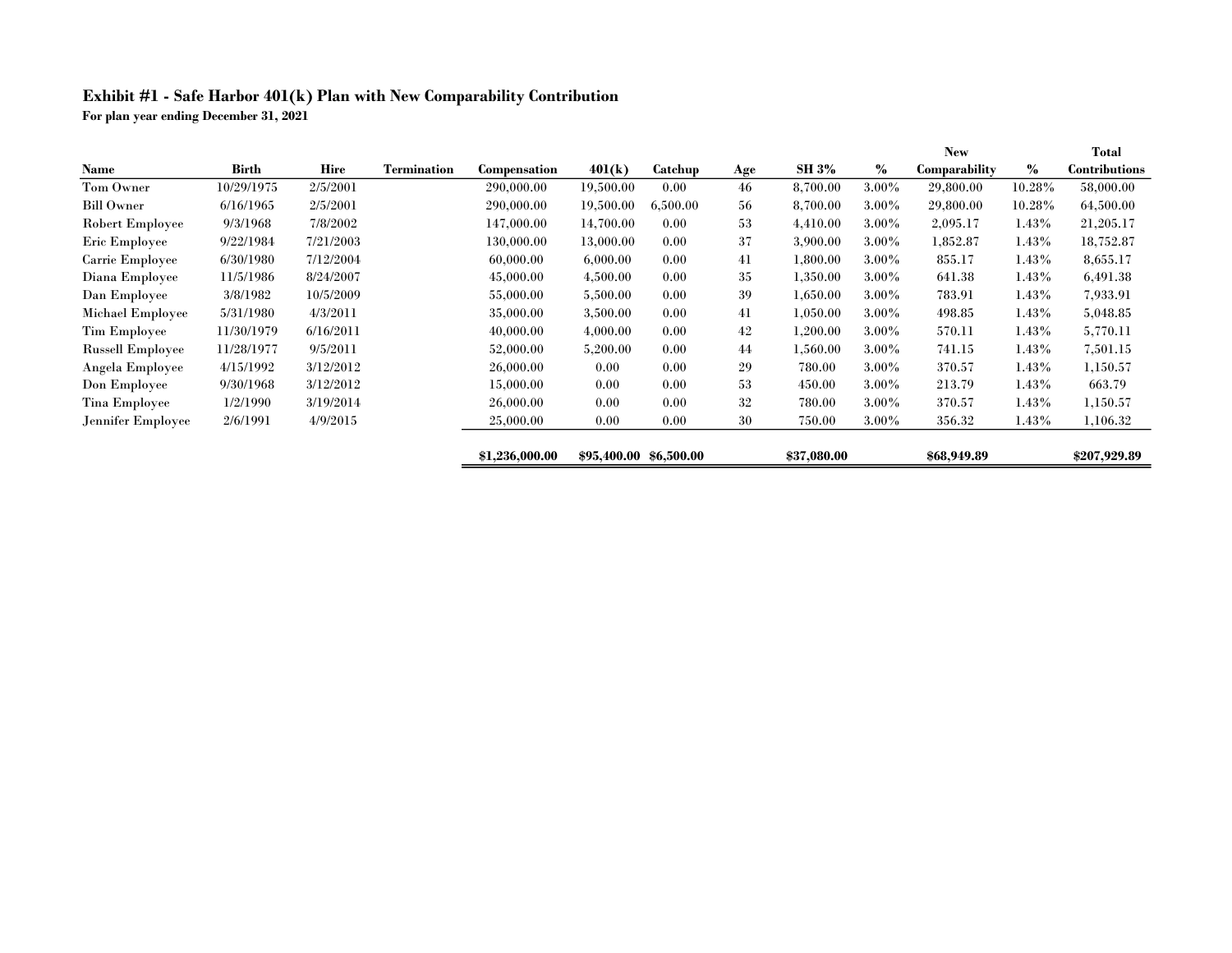## Exhibit #2 - Safe Harbor 401(k) Plan with Permitted Disparity Contribution

For plan year ending December 31, 2021

|                         |              |           |                    |                |             |            |                 |          | Permitted        |          | Total                |
|-------------------------|--------------|-----------|--------------------|----------------|-------------|------------|-----------------|----------|------------------|----------|----------------------|
| <b>Name</b>             | <b>Birth</b> | Hire      | <b>Termination</b> | Compensation   | 401(k)      | Catchup    | <b>SH Match</b> | $\%$     | <b>Disparity</b> | %        | <b>Contributions</b> |
| Tom Owner               | 10/29/1975   | 2/5/2001  |                    | 290,000.00     | 19,500.00   | 0.00       | 11,600.00       | 4.00%    | 26,900.00        | 9.28%    | 58,000.00            |
| <b>Bill Owner</b>       | 6/16/1965    | 2/5/2001  |                    | 290,000.00     | 19,500.00   | 6,500.00   | 11,600.00       | $4.00\%$ | 26,900.00        | 9.28%    | 64,500.00            |
| Robert Employee         | 9/3/1968     | 7/8/2002  |                    | 147,000.00     | 14,700.00   | 0.00       | 5,880.00        | $4.00\%$ | 9,621.85         | $6.55\%$ | 30,201.85            |
| Eric Employee           | 9/22/1984    | 7/21/2003 |                    | 130,000.00     | 13,000.00   | 0.00       | 5,200.00        | $4.00\%$ | 8,297.41         | $6.38\%$ | 26,497.41            |
| Carrie Employee         | 6/30/1980    | 7/12/2004 |                    | 60,000.00      | 6,000.00    | 0.00       | 2,400.00        | $4.00\%$ | 3,829.57         | 6.38%    | 12,229.57            |
| Diana Employee          | 11/5/1986    | 8/24/2007 |                    | 45,000.00      | 4,500.00    | 0.00       | 1,800.00        | $4.00\%$ | 2,872.18         | 6.38%    | 9,172.18             |
| Dan Employee            | 3/8/1982     | 10/5/2009 |                    | 55,000.00      | 5,500.00    | 0.00       | 2,200.00        | $4.00\%$ | 3,510.44         | $6.38\%$ | 11,210.44            |
| Michael Employee        | 5/31/1980    | 4/3/2011  |                    | 35,000.00      | 3,500.00    | 0.00       | 1,400.00        | $4.00\%$ | 2,233.92         | 6.38%    | 7,133.92             |
| <b>Tim Employee</b>     | 11/30/1979   | 6/16/2011 |                    | 40,000.00      | 4,000.00    | 0.00       | 1,600.00        | $4.00\%$ | 2,553.05         | $6.38\%$ | 8,153.05             |
| <b>Russell Employee</b> | 11/28/1977   | 9/5/2011  |                    | 52,000.00      | 5,200.00    | 0.00       | 2,080.00        | $4.00\%$ | 3,318.96         | $6.38\%$ | 10,598.96            |
| Angela Employee         | 4/15/1992    | 3/12/2012 |                    | 26,000.00      | 0.00        | 0.00       | 0.00            | $0.00\%$ | 1,659.48         | $6.38\%$ | 1,659.48             |
| Don Employee            | 9/30/1968    | 3/12/2012 |                    | 15,000.00      | 0.00        | 0.00       | 0.00            | $0.00\%$ | 957.39           | 6.38%    | 957.39               |
| <b>Tina Employee</b>    | 1/2/1990     | 3/19/2014 |                    | 26,000.00      | 0.00        | 0.00       | 0.00            | $0.00\%$ | 1,659.48         | 6.38%    | 1,659.48             |
| Jennifer Employee       | 2/6/1991     | 4/9/2015  |                    | 25,000.00      | 0.00        | 0.00       | 0.00            | $0.00\%$ | 1,595.66         | 6.38%    | 1,595.66             |
|                         |              |           |                    | \$1,236,000.00 | \$95,400.00 | \$6,500.00 | \$45,760.00     |          | \$95,909.39      |          | \$243,569.39         |

=